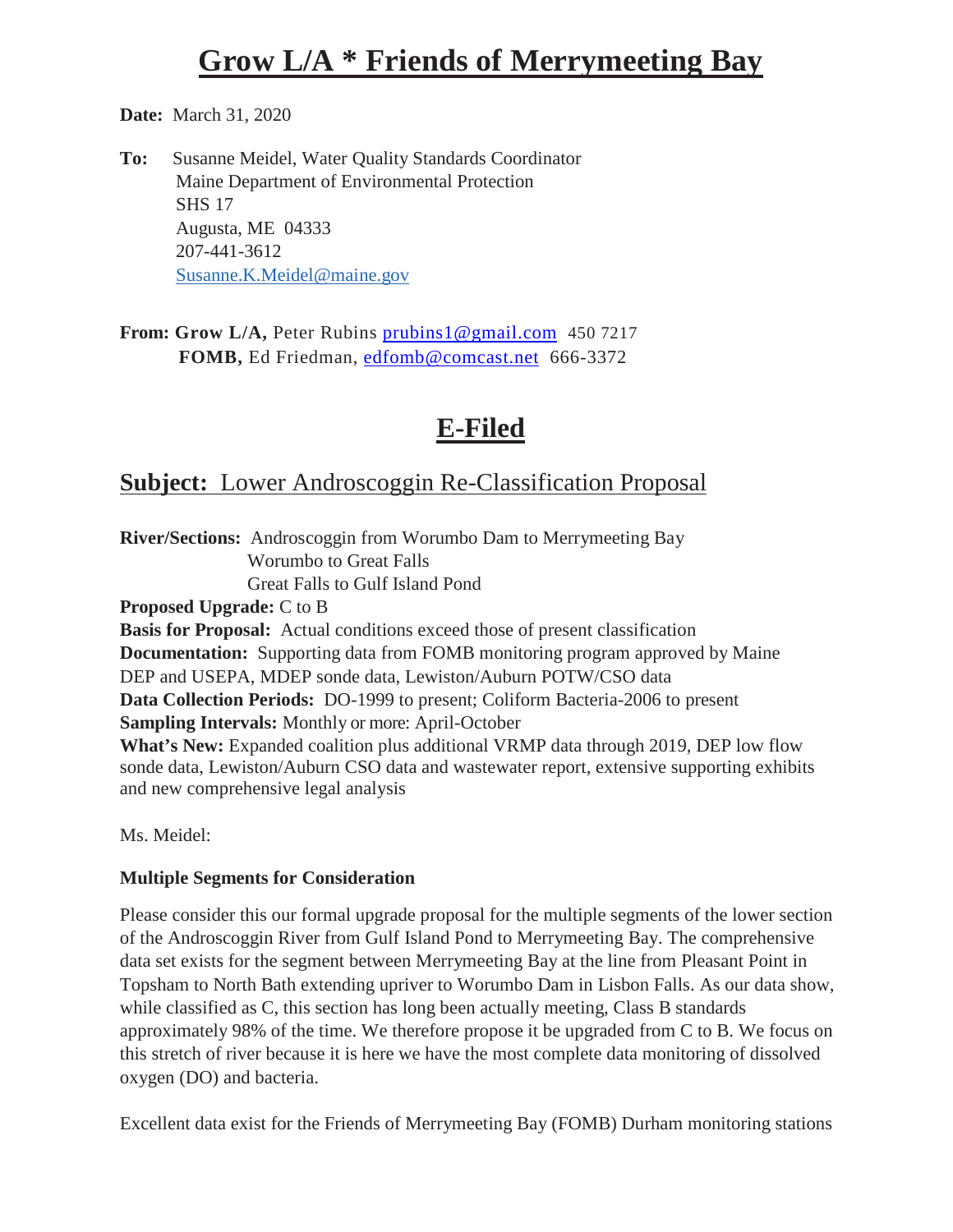as well but collecting of regular DO samples halted there in 2018 when switching from use of Winkler Titration to only DEP meters at more select sites. Bacteria samples are still collected in Durham. In 2019 DEP deployed two sondes in this reach during low flows. One was in the Durham Boat Launch area and the other below Great Falls. DO levels remained above the Class B threshold of 7mg/l at both sites as was also the case for a sonde deployed between Gulf Island Pond and Deer Rips dam (Ex. 1). An upgrade from Great Falls to the Bay seems well justified. FOMB also has limited DO data from Auburn Boat Launch collected in 2010 and 2011 (Ex. 30) with geometric means of 8.8 and 10.1 respectively. Since there are some to extensive data supporting upgrades for the three river segments between Worumbo and Gulf Island Pond, we request the department also consider recommending all these segments for reclassification to B.

FOMB has the most complete set of monitoring data for the reaches in this proposal. They began their monitoring program in 1999 and continue to this day with at times over twenty sampling sites on the Androscoggin, Kennebec and around Merrymeeting Bay. FOMB joined the VRMP in 2009 to further support and substantiate water classification upgrades.

#### **Ambient Surface Waters Meet Class B Standards Virtually All of the Time & an Upgrade is Required Under the CWA & Maine Statute**

Because the actual water quality of the lower Androscoggin sections described here exceeds that of their current classification, our request for a reclassification from C to B is supported by the State antidegradation policy as cited below (emphasis added):

#### 38 M.R.S.A. § 464 (F) (4)

*"When the actual quality of any classified water exceeds the minimum standards of the next highest classification, that higher water quality must be maintained and protected. The board shall recommend to the Legislature that water be reclassified in the next higher classification."*

In the past, MDEP has sometimes said they cannot upgrade a river classification because under worse case (permitted) 7Q10 scenarios, proposed Class B (in this case) standards might be violated. At the same time, the Department has also said because receiving waters meet the *current* classification levels, Maine cannot upgrade classifications to meet actual conditions.

This condition, while often supported by industry, quite clearly violates Maine statute and the intents both of the Clean Water Act and NPDES creating an artificial ceiling on water quality improvement. In fact, reclassification and permitting **must** be used together to improve water quality. But, in the opposite way from that in which the DEP has been operating. The Supreme Judicial Court of Maine states in Bangor Hydro Electric v. BD. OF ENV. PROT., 1991 ME, 595 A.2d 438 that the BEP must consider state water reclassification when engaged in the permitting process and that **"classification is goal oriented as required by the federal Clean**  Water Act". Nowhere in statute or case law does it say classification can or must be constrained by critical flows or discharges, point source or non-point source.

The Clean Water Act dictates a state shall revise its standards to reflect uses and water quality actually being attained. <sup>40</sup> C.F.R. § 131.1O. See also id. § 131.6(d); <sup>38</sup> M.R.S.A.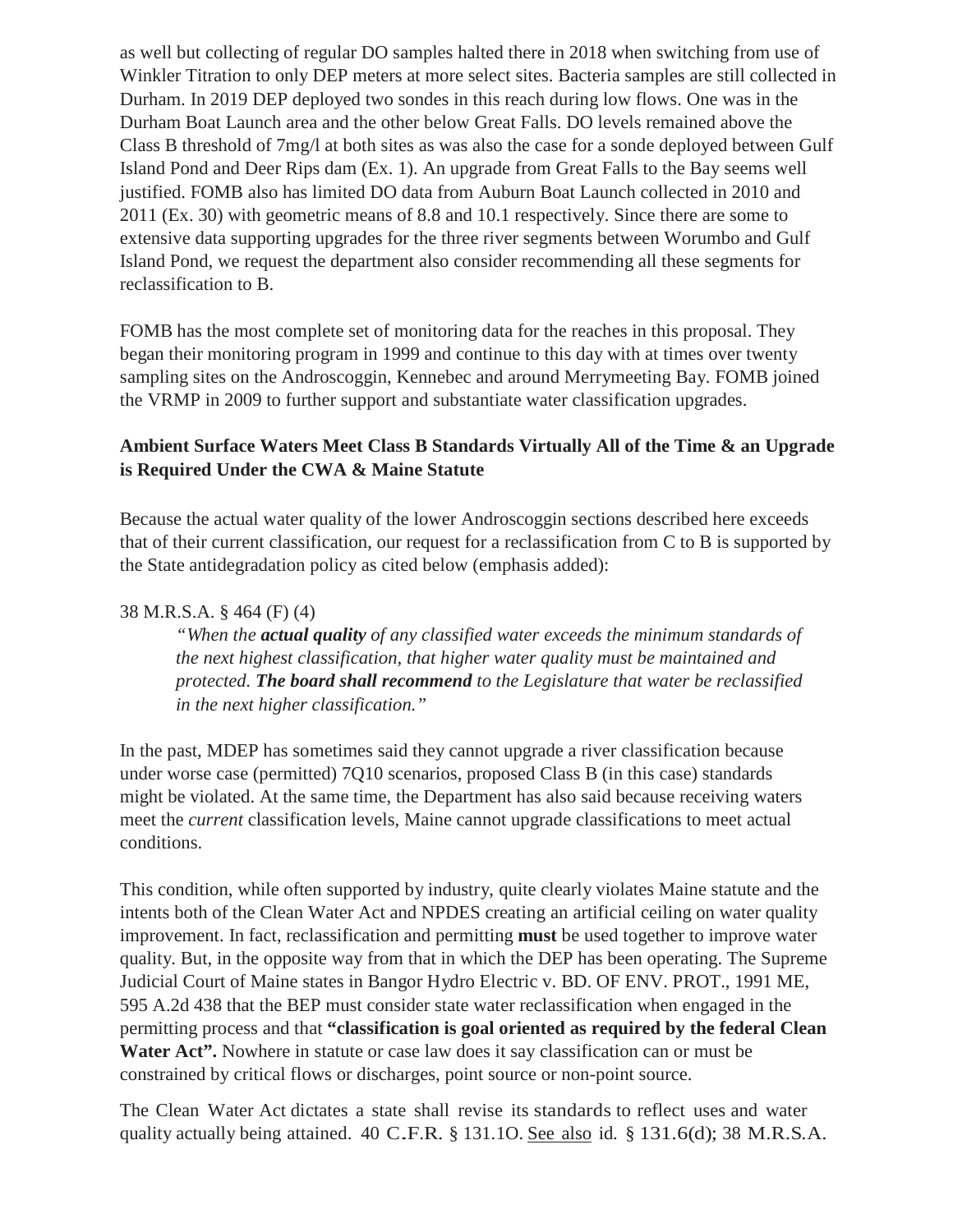$§$  464(4)(F). Thus, the Board's analysis must be based on *existing* water quality  $-$  not hypothetical modeling, with point sources operating at maximum licensed discharge. Indeed, the Board is specifically prohibited from considering maximum licensed loads because both state and federal regulations prohibit consideration of waste discharge or transport as a designated use. 40 C.F.R.  $\S 131.10(a)$ ; 38 M.R.S.A.  $\S 464(4)(F)(l)(d)$ .

#### **The CWA & Maine Classification Standards are Aspirational in Nature**

Moreover, from the DEP Submission Guidelines:

#### **Maine's Water Quality Classification System is goal-based.**

*When proposing an upgrade in classification, recommend waters that either presently attain or with reasonable application of improved treatment or Best Management Practices (BMPs), could reasonably be expected to attain, the standards and criteria of a higher proposed class.*

### **Widespread Public Support for Clean Water with its Economic, Environmental and Recreation Benefits**

It has been nearly 50 years since the passage of the Clean Water Act and the changes that it brought about have been profound. Bates Mill in Lewiston ceased being a textile mill that completely exploited the Androscoggin River by taking its water and power and returning dyes, bleaches and untreated human waste from overboard discharge. The Bates Mill Complex is now the site of Baxter Brewing Co., TD Bank, Androscoggin Savings Bank offices and The Symquest Group, Fishbones Casual Fine Dining Restaurant, and Museum L-A: The Story of Work and Community in Lewiston-Auburn. The other river communities of Durham, Lisbon, Brunswick and Topsham have all embraced the newer, cleaner river in various economic and recreational ways. No one wants to turn back the clock.

The language in various comprehensive plans (Ex. 4) tell the story:

In Lisbon's words: **"***With the improved water quality of the Androscoggin, the potential for recreational uses of both the water and shorelines has increased."*

Topham says: **"***The return of millions of river herring to Merrymeeting Bay and improvement of water quality on the Androscoggin River are fantastic successes; we shouldn't stop there."*

### And Auburn adds: **"***The state's water quality classification for the river should be increased from a Class C to a Class B by 2012***."**

The Clean Water Act set in motion a process to improve the quality of our waters that is still continuing. The initial phase changed the lower Androscoggin from an open sewer, one of the top ten polluted rivers in the country (Ex. 23), to the waters that we enjoy today, an asset to our communities for its aesthetics, economic benefits and recreational opportunities, yet the waters remain classified as Class C, Maine's lowest water quality classification. As long as classification remains lower than actual ambient water quality, deterioration is possible and to be avoided. Submitted data show the Androscoggin has been meeting Class B standards for years in large part due to former Senator John Nutting's leadership in legislative efforts including the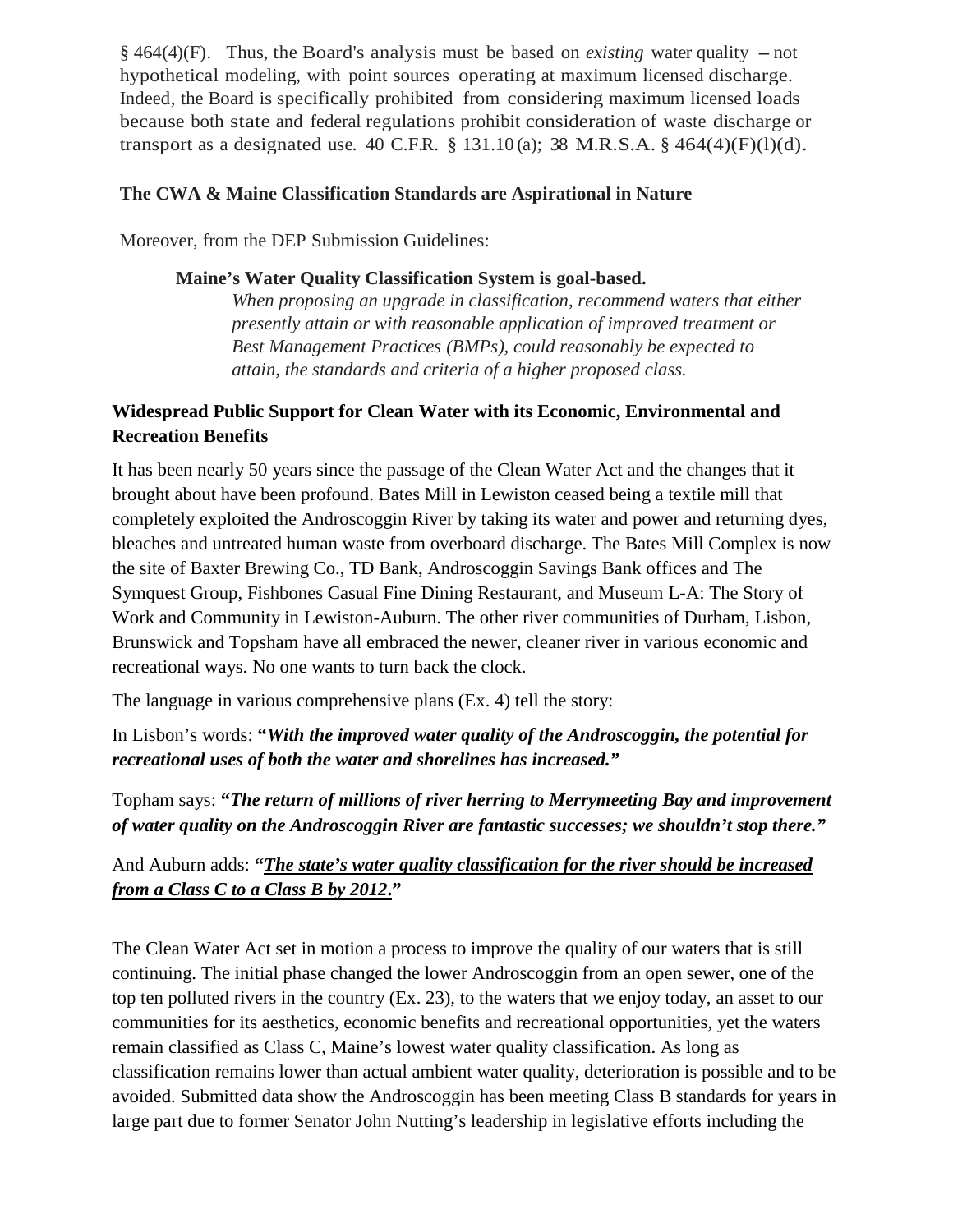Color, Odor, Foam Bill, 1990; Dioxin Bill, 1996; and Phosphorus Bill passed in 2006; sewer system upgrades by the cities of Lewiston and Auburn providing storm overflow protection; and the Gulf Island Pond Oxygenation Project. Our goal for the upgrade is to lock in improved water quality as is the full intent of the Clean Water Act and Main law.

## **Exhibit List-Lower Androscoggin Upgrade Proposal 3/31/20**

- Exhibit 1 Submission Required Responses
- Exhibit 2 Suggested Amendment Language
- Exhibit 3 Fact Sheet/Exec Summary
- Exhibit 4 Greenfire Legal Memorandum
- Exhibit 5 CLF Legal Memorandum
- Exhibit 6 Androscoggin Community Comprehensive Plan Excerpts
- Exhibit 7 Androscoggin Upgrade Support Letters, Past & Present
- Exhibit 8 Economic Benefits of Clean Water
- Exhibit 9 USFWS Merrymeeting Bay/Lower Kennebec High Value Habitat Composite Map
- Exhibit 10 Beginning with Habitat High Value Plant & Animal Habitat Map-Bowdoinham
- Exhibit 11 Beginning with Habitat-Kennebec Estuary Focus Area Intro
- Exhibit 12 Beginning with Habitat-Kennebec Estuary Focus Area Map
- Exhibit 13 Creeper Mussel Fact Sheet
- Exhibit 14 Maine Shad Habitat Plan-MDMR
- Exhibit 15 MDMR Androscoggin Fish Restoration Program
- Exhibit 16 MDMR Historical Sea Run Trap Counts 2008-2019
- Exhibit 17 Brookfield Brunswick 2019 Fishway Report
- Exhibit 18 Merrymeeting Bay/FOMB Conservation Lands Map
- Exhibit 19 USFWS Merrymeeting Bay Regional Conservation Planning Map
- Exhibit 20 Brunswick Topsham Land Trust Androscoggin Properties and Map
- Exhibit 21 Androscoggin River Greenway Trail
- Exhibit 22 Androscoggin Land Trust Preserves along or in Lower Androscoggin
- Exhibit 23 Defining a Nuisance Article
- Exhibit 24 Auburn-Lewiston CSO Charts 200-2018
- Exhibit 25 Auburn-Lewiston CWA 20 Year Master Plan Update 2019